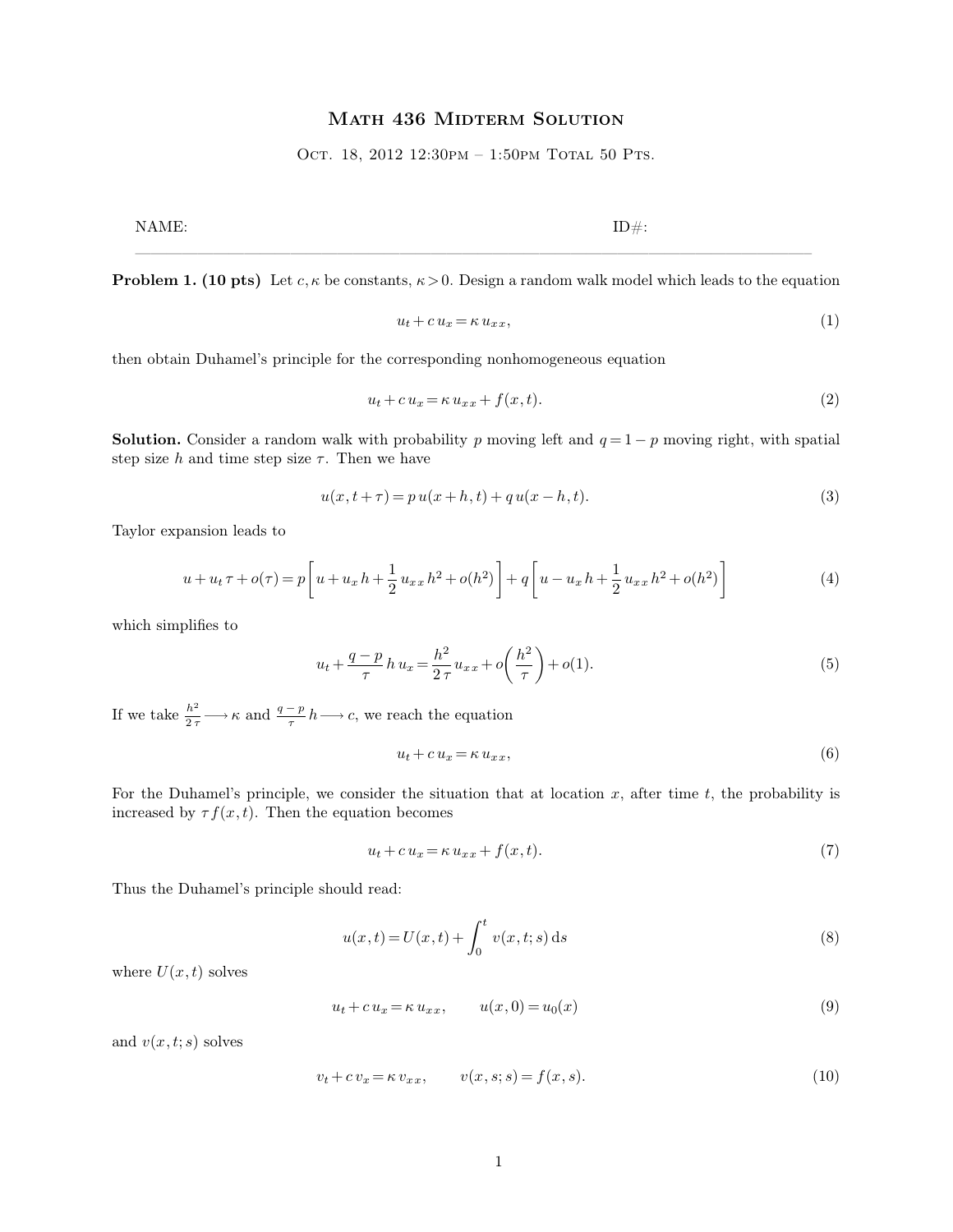**Problem 2. (10 pts)** Solve the initial value problem

$$
x u_x + y u_y = x e^{-u}, \qquad u = 0 \text{ on } y = x^2. \tag{11}
$$

**Solution.** We have

$$
\frac{\mathrm{d}x}{x} = \frac{\mathrm{d}y}{y} = \frac{\mathrm{d}u}{x e^{-u}}.\tag{12}
$$

This leads to

$$
y dx - x dy = 0 \Longrightarrow d(y/x) = 0.
$$
\n(13)

and

$$
dx = \frac{du}{e^{-u}} = d(e^u) \Longrightarrow d(e^u - x) = 0.
$$
\n(14)

So the general solution reads

$$
e^u = x + f(y/x) \tag{15}
$$

where  $\boldsymbol{f}$  is an arbitrary function.

Now apply the initial condition:

$$
e^{0} = x + f(x^{2}/x) = x + f(x) \Longrightarrow f(x) = 1 - x.
$$
\n(16)

Therefore the solution is

$$
e^u = x + [1 - y/x]
$$
 (17)

or

$$
u = \ln [x + 1 - y/x].
$$
 (18)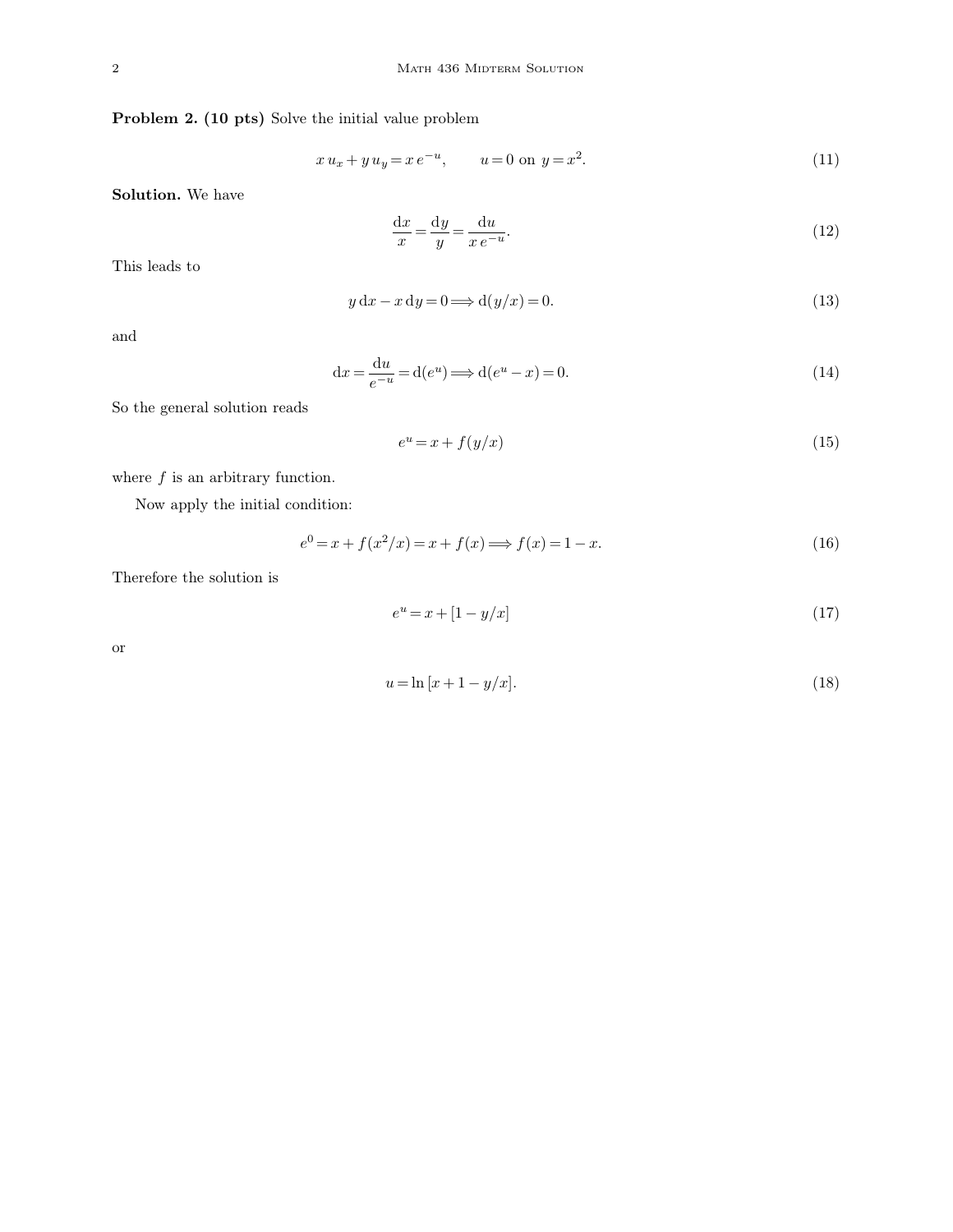**Problem 3. (10 pts)** Construct entropy solution to the conservation law

$$
u_t + \left(\frac{u^2}{2}\right)_x = 0, \qquad u(x,0) = g(x) = \begin{cases} 0 & x < -1 \\ x+1 & -1 \le x \le 0 \\ 1-x & 0 < x \le 1 \\ 0 & x > 1 \end{cases} \tag{19}
$$

What is the limiting function  $v(x)$ : =lim<sub>t→∞</sub>u(x, t)?

**Solution.** Drawing characteristics we see that the first singularity appears at  $x = 1, t = 1$ . A shock emanates from that point, with speed determined by

$$
\frac{dx}{dt} = \frac{1}{2} \frac{x+1}{t+1} \Longrightarrow x+1 = C\sqrt{t+1}
$$
\n(20)

Since it passes  $x = t = 1$ , we have  $C = 1$ . So the shock is

$$
x + 1 = \sqrt{t+1} \tag{21}
$$

The solution reads

$$
u(x,t) = \begin{cases} 0 & x < -1 \\ \frac{x+1}{t+1} & -1 < x < t, \ t \leq 1 \\ \text{and } -1 < x < \sqrt{t+1} - 1, \ t > 1 \\ \frac{x-1}{t-1} & t < x \leq 1, \ 0 < t \leq 1 \\ 0 & x > 1, \ t \leq 1 \text{ and } x > \sqrt{t+1} - 1, \ t > 1 \end{cases} \tag{22}
$$

The limit is  $v(x) = 0$ .

## **Remark 1.** How to get formulas for the solution.

Characteristics starting from  $-1 \le x \le 0$  has speed:  $\frac{dx}{dt} = g(x_0) = x_0 + 1$ . Therefore the equations for the characteristics are  $x = x_0 + (x_0 + 1)t$ . Thus the solution in this region is

$$
u(x_0 + (x_0 + 1)t, t) = u(x, t) = g(x_0).
$$
\n(23)

To find  $u(x, t)$ , we need to represent  $x_0$  using  $x, t$ .

$$
x = x_0 + (x_0 + 1) t \Longrightarrow x_0 = \frac{x - t}{t + 1} \Longrightarrow u(x, t) = g(x_0) = \frac{x + 1}{t + 1}.
$$
 (24)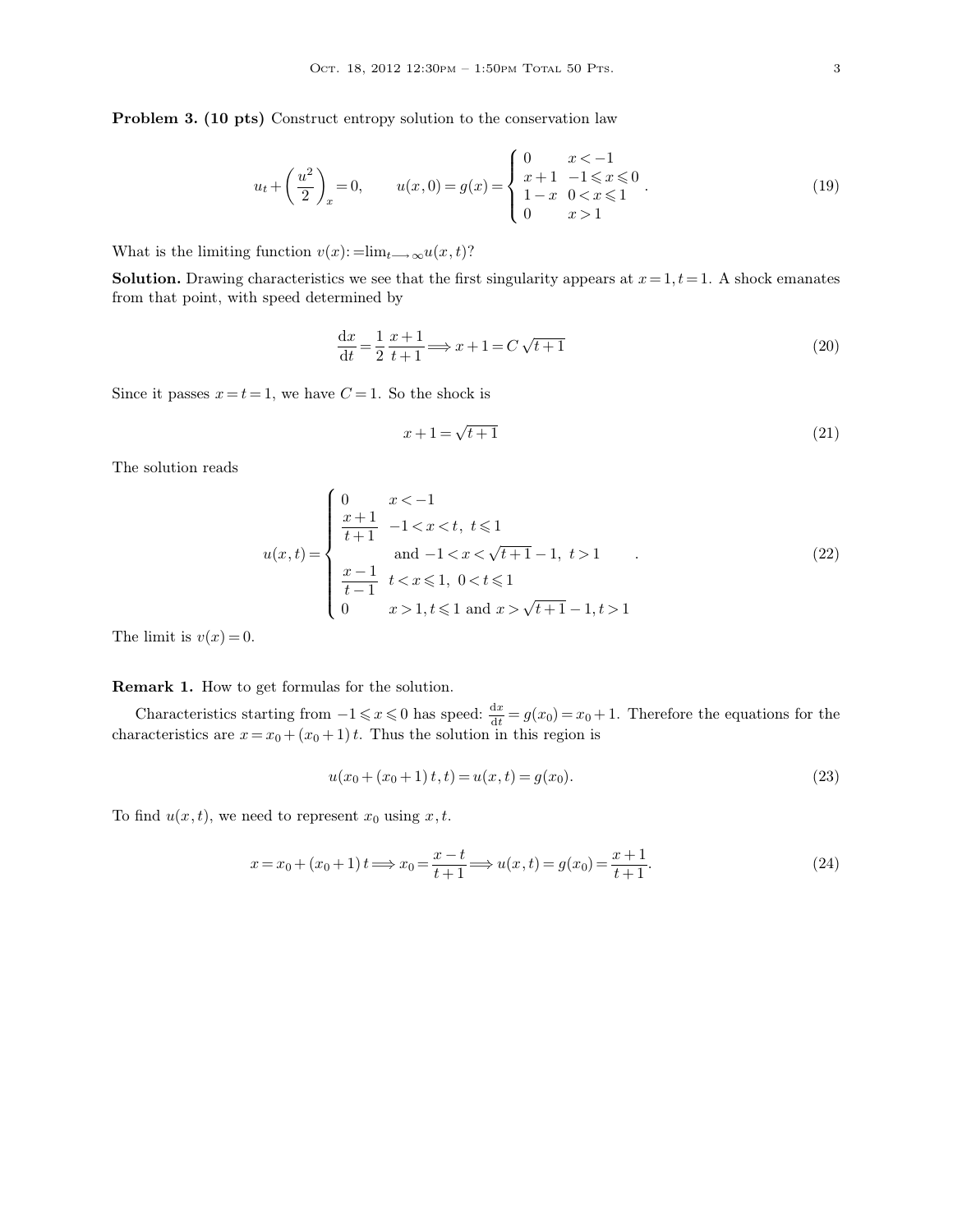**Problem 4. (10 pts)** Find the general solution to the following equation:

$$
3 u_{xx} + 10 u_{xy} + 3 u_{yy} = 0. \tag{25}
$$

**Solution.** We have

$$
3(dy)2 - 10(dx) (dy) + 3(dx)2 = 0 \Longrightarrow (3 dy - dx) (dy - 3 dx) = 0
$$
 (26)

This leads to

$$
d(3 y - x) = d(y - 3 x) = 0.
$$
\n(27)

Therefore the change of variables should be

$$
\xi = 3 y - x, \qquad \eta = y - 3 x. \tag{28}
$$

As this equation is hyperbolic, we know that this change of variables leads to

$$
u_{\xi\eta} = \text{lower order terms.} \tag{29}
$$

Since the change of variables is linear, and in the original equation there is no lower order term, we conclude that the transformed equation must be

$$
u_{\xi\eta} = 0.\tag{30}
$$

The general solution is then

$$
u(\xi, \eta) = f(\xi) + g(\eta) \tag{31}
$$

which translates to

$$
u(x, y) = f(3y - x) + g(y - 3x).
$$
\n(32)